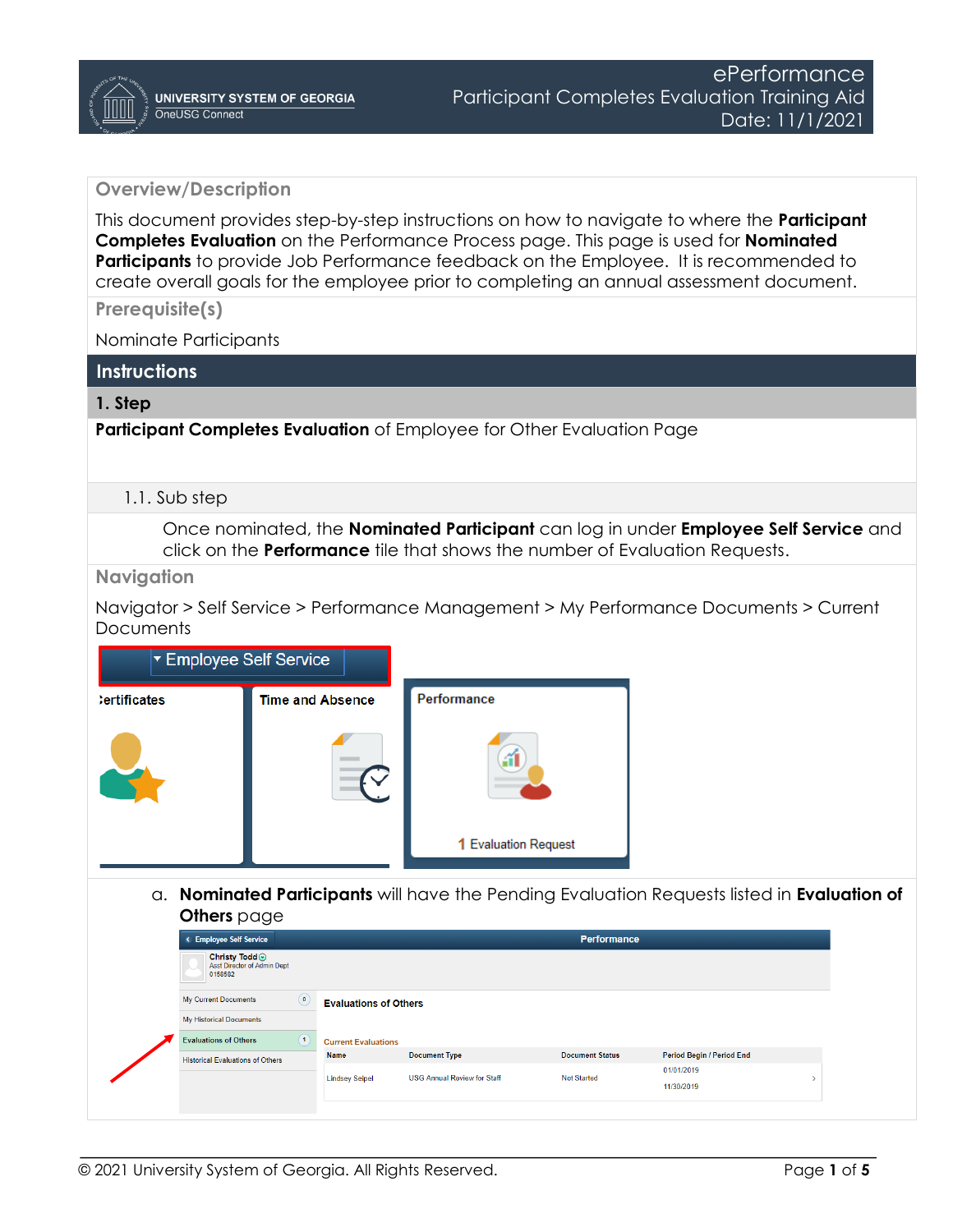b. The **Nominated Participant** can choose to either **Accept** or **Decline** the **Pending Evaluation Request** by checking the box next to the Employee's Name and selecting **Accept** or **Decline**.

| < Employee Self Service                                  |                |                                    |                                    | <b>Performance</b> |                 |
|----------------------------------------------------------|----------------|------------------------------------|------------------------------------|--------------------|-----------------|
| Christy Todd ⊙<br>Asst Director of Admin Dept<br>0158582 |                |                                    |                                    |                    |                 |
| <b>My Current Documents</b>                              | $\circledcirc$ | <b>Evaluations of Others</b>       |                                    |                    |                 |
| <b>My Historical Documents</b>                           |                | <b>Pending Evaluation Requests</b> |                                    |                    |                 |
| <b>Evaluations of Others</b>                             | $\boxed{1}$    | <b>Name</b>                        | <b>Document Type</b>               |                    | <b>Due Date</b> |
| <b>Historical Evaluations of Others</b>                  |                | <b>Lindsey Seipel</b><br>$\Box$    | <b>USG Annual Review for Staff</b> |                    | 10/31/2019      |
|                                                          |                |                                    |                                    |                    |                 |
|                                                          |                | <b>Decline</b><br>Accept           |                                    |                    |                 |
|                                                          |                | <b>Current Evaluations</b>         |                                    |                    |                 |
|                                                          |                | No data exists                     |                                    |                    |                 |

c. Once Nominated Participant has accepted, ratings on the **Employee's Goals**, **Performance Factors**, **USG Core Values**, **Institutional Values**, and an **Overall Summary** are given.

| < Employee Self Service                                          |                                    |                                    | <b>Performance</b> |
|------------------------------------------------------------------|------------------------------------|------------------------------------|--------------------|
| Christy Todd ⊙<br><b>Asst Director of Admin Dept</b><br>0158582  |                                    |                                    |                    |
| $\begin{pmatrix} 0 \end{pmatrix}$<br><b>My Current Documents</b> | <b>Evaluations of Others</b>       |                                    |                    |
| <b>My Historical Documents</b>                                   | <b>Pending Evaluation Requests</b> |                                    |                    |
| $\boxed{1}$<br><b>Evaluations of Others</b>                      | ■ Name                             | <b>Document Type</b>               | <b>Due Date</b>    |
| <b>Historical Evaluations of Others</b>                          | <b>De</b> Lindsey Seipel           | <b>USG Annual Review for Staff</b> | 10/31/2019         |
|                                                                  | <b>Decline</b><br>Accept           |                                    |                    |
|                                                                  | <b>Current Evaluations</b>         |                                    |                    |
|                                                                  | No data exists                     |                                    |                    |

d. All of the section tabs have a percentage weight to evaluate the Employee. **Performance Factors**, **USG Core Values**, and **Institutional Values** tabs are predefined and can be expanded or collapsed. **Goals** tab is the only tab where items can be added. The **Overall Summary** tab only allows a rating along with comments. **Nominated Participant** does not need to complete all sections of the evaluation.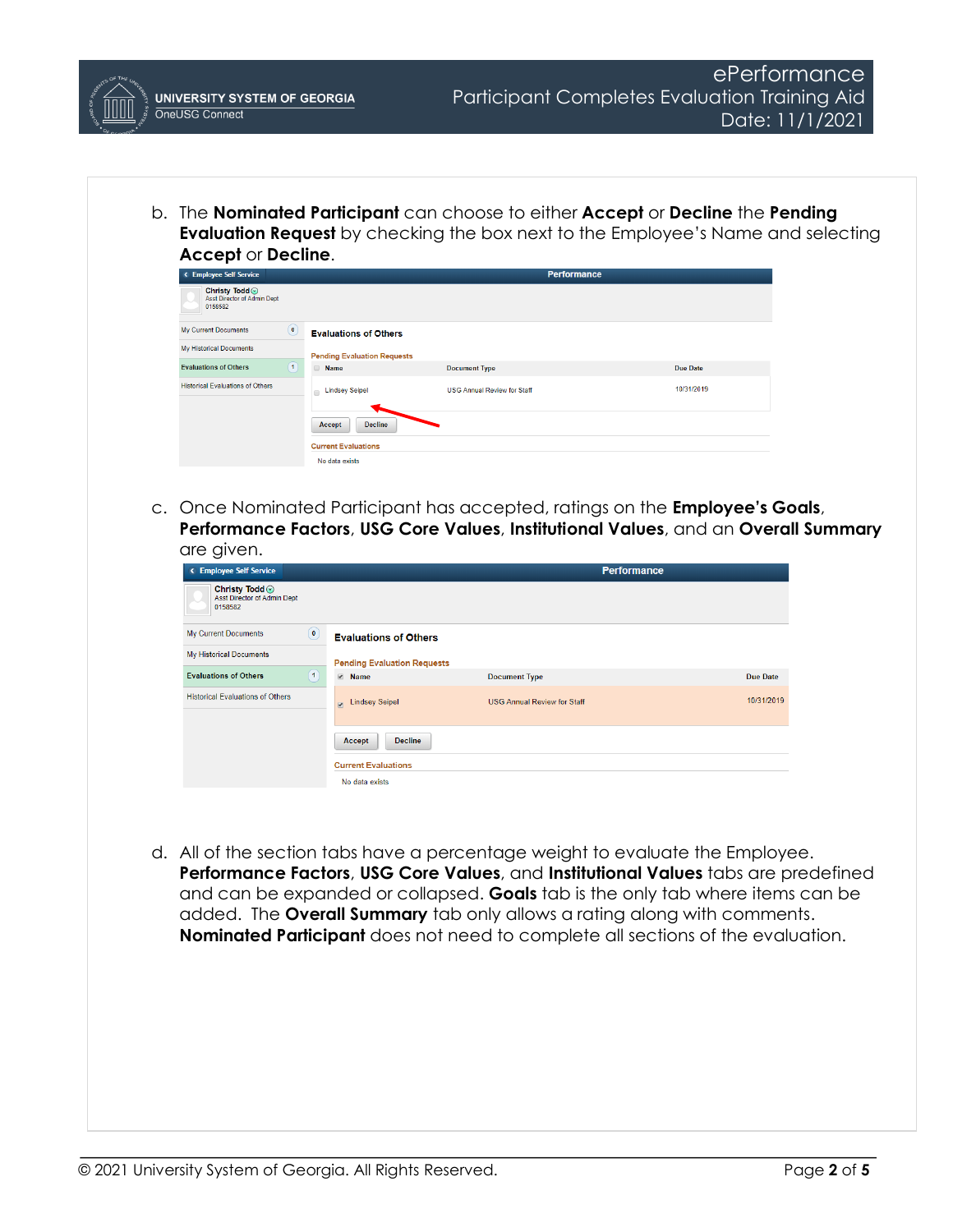| < Performance                      |                                                               |                                  |                                   | <b>Other Evaluation</b> |
|------------------------------------|---------------------------------------------------------------|----------------------------------|-----------------------------------|-------------------------|
| <b>USG Annual Review for Staff</b> |                                                               |                                  |                                   |                         |
| <b>Other Evaluation</b>            |                                                               |                                  |                                   |                         |
| <b>Lindsey Seipel</b>              |                                                               |                                  |                                   |                         |
|                                    | Job Title Employee Relations Manager                          |                                  | Manager Amy Phillips              |                         |
|                                    | Document Type USG Annual Review for Staff                     |                                  | Period 01/01/2019 - 11/30/2019    |                         |
|                                    | Template KSU Annual Review for Staff                          |                                  | Document ID 1219                  |                         |
|                                    | <b>Status</b> Evaluation in Progress<br>Reviewer Christy Todd |                                  | Due Date 10/31/2019<br>Role Other |                         |
| Employee Data                      |                                                               |                                  |                                   |                         |
|                                    | Employee ID 0352681                                           |                                  |                                   |                         |
|                                    | Department 1060416                                            | <b>HRS-Human Resources</b>       |                                   |                         |
|                                    | Location 430                                                  | <b>Kennesaw State University</b> |                                   |                         |
| Calculate All Ratings              |                                                               |                                  |                                   |                         |
| Goals                              | <b>Performance Factors</b><br><b>USG Core Values</b>          | <b>Institutional Values</b>      | <b>Overall Summary</b>            |                         |
| Section 1 - Goals                  |                                                               |                                  |                                   |                         |
|                                    |                                                               |                                  |                                   |                         |
| <b>▼ Audit History</b>             |                                                               |                                  |                                   |                         |
|                                    | <b>Created By Amy Phillips</b>                                |                                  | 07/31/2019 3:21:57PM              |                         |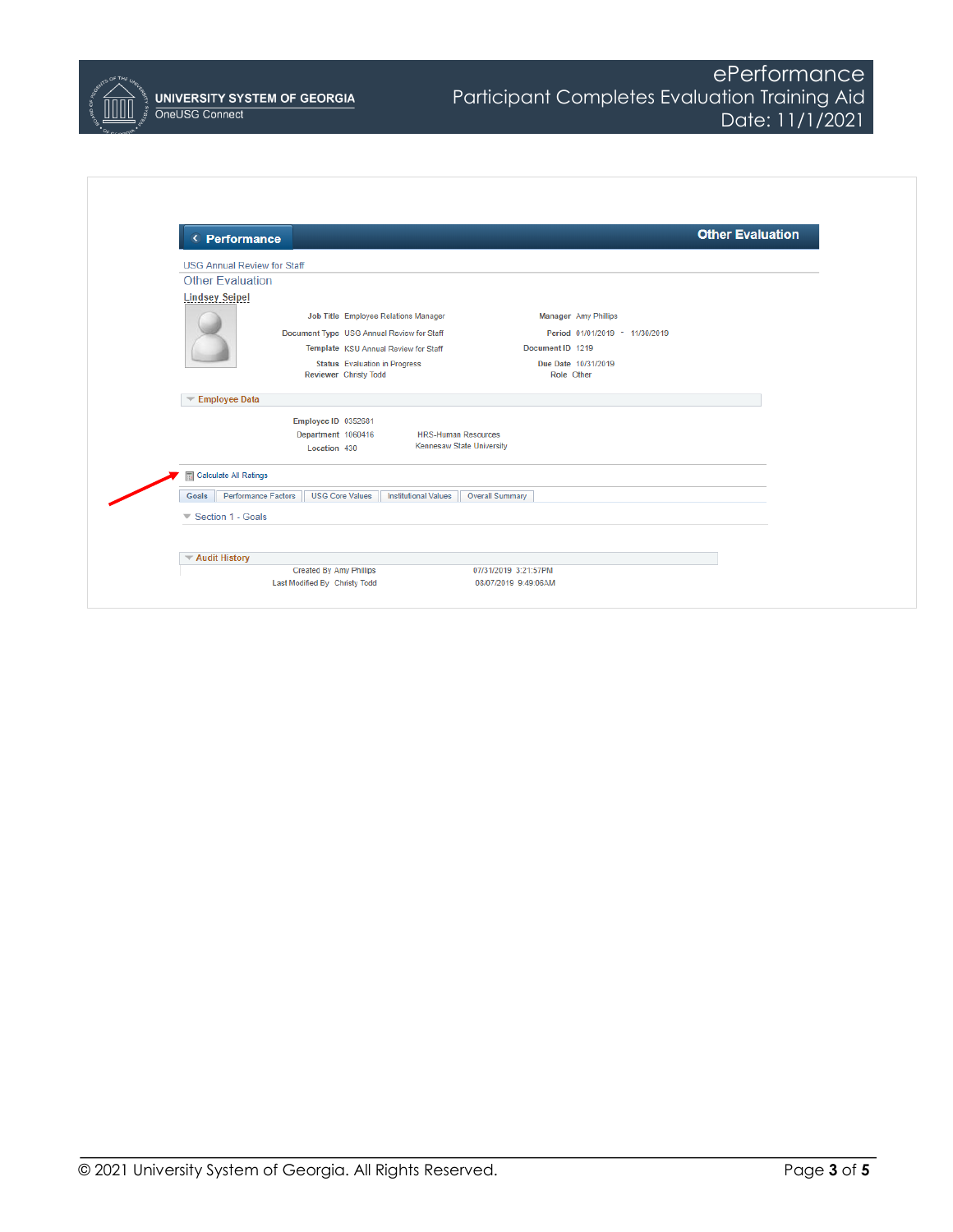

**UNIVERSITY SYSTEM OF GEORGIA** OneUSG Connect

# ePerformance Participant Completes Evaluation Training Aid Date: 11/1/2021

| <b>USG Annual Review for Staff</b>                   |                                                                                                                                                                                                                                                                                                                   |                           |                            |                 |                                                                      |  |                |            |
|------------------------------------------------------|-------------------------------------------------------------------------------------------------------------------------------------------------------------------------------------------------------------------------------------------------------------------------------------------------------------------|---------------------------|----------------------------|-----------------|----------------------------------------------------------------------|--|----------------|------------|
| <b>Other Evaluation</b>                              |                                                                                                                                                                                                                                                                                                                   |                           |                            |                 |                                                                      |  |                |            |
|                                                      | Department 1060416                                                                                                                                                                                                                                                                                                | Kennesaw State University | <b>HKS-Human Resources</b> |                 |                                                                      |  |                |            |
|                                                      | Location 430                                                                                                                                                                                                                                                                                                      |                           |                            |                 |                                                                      |  |                |            |
| Calculate All Ratings                                |                                                                                                                                                                                                                                                                                                                   |                           |                            |                 |                                                                      |  |                |            |
| <b>Performance Factors</b><br>Goals                  | USG Core Values   Institutional Values                                                                                                                                                                                                                                                                            |                           |                            | Overall Summary |                                                                      |  |                |            |
| $\blacktriangledown$ Section 2 - Performance Factors |                                                                                                                                                                                                                                                                                                                   |                           |                            |                 |                                                                      |  |                |            |
| C Expand   (a) Collapse                              |                                                                                                                                                                                                                                                                                                                   |                           |                            |                 |                                                                      |  |                |            |
| $\equiv$ Communication                               |                                                                                                                                                                                                                                                                                                                   |                           |                            |                 |                                                                      |  |                |            |
| and concise manner.                                  | Description : The extent to which employee is proficient and professional in oral and written communication. This includes listening, understanding,<br>remembering, and following oral or written instructions; asking for clarification when necessary and providing information to others in a clear, complete |                           |                            |                 |                                                                      |  |                |            |
|                                                      | Rating 3 - Successful                                                                                                                                                                                                                                                                                             | $\sqrt{3.00}$             |                            |                 |                                                                      |  |                |            |
| Comments                                             |                                                                                                                                                                                                                                                                                                                   |                           |                            |                 |                                                                      |  |                | $\sqrt{2}$ |
|                                                      | $x + 1$<br>Font                                                                                                                                                                                                                                                                                                   | Size -<br>$\;$            |                            |                 | <b>B</b> $I \perp \perp \perp \perp \perp \perp$ <b>A</b> - <b>A</b> |  | $\blacksquare$ |            |
|                                                      |                                                                                                                                                                                                                                                                                                                   |                           |                            |                 |                                                                      |  |                |            |
|                                                      |                                                                                                                                                                                                                                                                                                                   |                           |                            |                 |                                                                      |  |                |            |
| Created By Template                                  | 07/31/2019 3:21PM                                                                                                                                                                                                                                                                                                 |                           |                            |                 |                                                                      |  |                |            |
| Customer Service                                     |                                                                                                                                                                                                                                                                                                                   |                           |                            |                 |                                                                      |  |                |            |
|                                                      | Description : The extent to which the employee provides a customer friendly environment and superior service to our clients, patients, coworkers,<br>supervisors, subordinates, faculty and students. The employee resolves customer needs with confirmed satisfaction, responsiveness, and outcomes.             |                           |                            |                 |                                                                      |  |                |            |
|                                                      |                                                                                                                                                                                                                                                                                                                   | $\overline{\mathbf{v}}$   |                            |                 |                                                                      |  |                |            |
|                                                      | Rating 4 - Superior                                                                                                                                                                                                                                                                                               | 4.000                     |                            |                 |                                                                      |  |                |            |
| Comments                                             | $25 + 4$<br>Font                                                                                                                                                                                                                                                                                                  | Size -<br>$\tau$          |                            |                 | <b>B</b> <i>I</i> <b>U E E A</b> · <b>M</b> ·                        |  | $\Box$         | $\sqrt{2}$ |
|                                                      |                                                                                                                                                                                                                                                                                                                   |                           |                            |                 |                                                                      |  |                |            |
| Created By Template                                  | 07/31/2019 3:21PM                                                                                                                                                                                                                                                                                                 |                           |                            |                 |                                                                      |  |                |            |
| $\overline{\mathbf{v}}$ Initiative                   |                                                                                                                                                                                                                                                                                                                   |                           |                            |                 |                                                                      |  |                |            |
|                                                      | Description : The extent to which employee is a self-starter, shares new ideas for doing things, and is willing to assume additional duties when<br>necessary. Displays positive attitude and willingness to improve both personally and professionally in a constantly changing environment.                     |                           |                            |                 |                                                                      |  |                |            |

e. Once the evaluation has been completed and all comments saved, the **Nominated Participant** clicks on complete and confirms.

| < Performance                                                                               | <b>Other Evaluation</b> | A Q<br>$\ddot{\phantom{1}}$ |
|---------------------------------------------------------------------------------------------|-------------------------|-----------------------------|
| USG Annual Review for Staff                                                                 |                         | Save                        |
| Other Evaluation                                                                            |                         |                             |
| Lindsey Seipel<br>Job Title Employee Relations Manager<br>Manager Amy Philips               |                         |                             |
| Document Type USG Annual Review for Staff<br>Period 01/01/2019 - 11/30/2019                 |                         |                             |
| Document ID 1219<br>Template KSU Annual Review for Staff                                    |                         |                             |
| Due Date 10/31/2019<br>Status Evaluation in Progress<br>Reviewer Christy Todd<br>Role Other |                         |                             |
|                                                                                             |                         |                             |
| <b>Employee Data</b>                                                                        |                         |                             |
| Employee ID 0352681                                                                         |                         |                             |
| Department 1060416<br>HRS-Human Resources<br>Kennesaw State University<br>Location 430      |                         |                             |
|                                                                                             |                         |                             |
| Calculate All Ratings                                                                       |                         |                             |
| Goals   Performance Factors   USG Core Values   Institutional Values   Overall Summary      |                         |                             |
| T Section 5 - Overall Summary                                                               |                         |                             |
|                                                                                             |                         |                             |
| $\mathbf{v}$ 3.00<br>Rating 3 - Successful                                                  |                         |                             |
| Comments                                                                                    |                         |                             |
| $24 \nightharpoonup$ Font                                                                   | $\frac{1}{2}$           |                             |
| THE EMPLOYEE HAS GREAT CUSTOMER SERVICE SKILLS AND A                                        |                         |                             |
| <b>WILLINGNESS TO LEARN.</b>                                                                |                         |                             |
|                                                                                             |                         |                             |
|                                                                                             |                         |                             |
|                                                                                             |                         |                             |
|                                                                                             |                         |                             |
| <b>W Audit History</b>                                                                      |                         |                             |